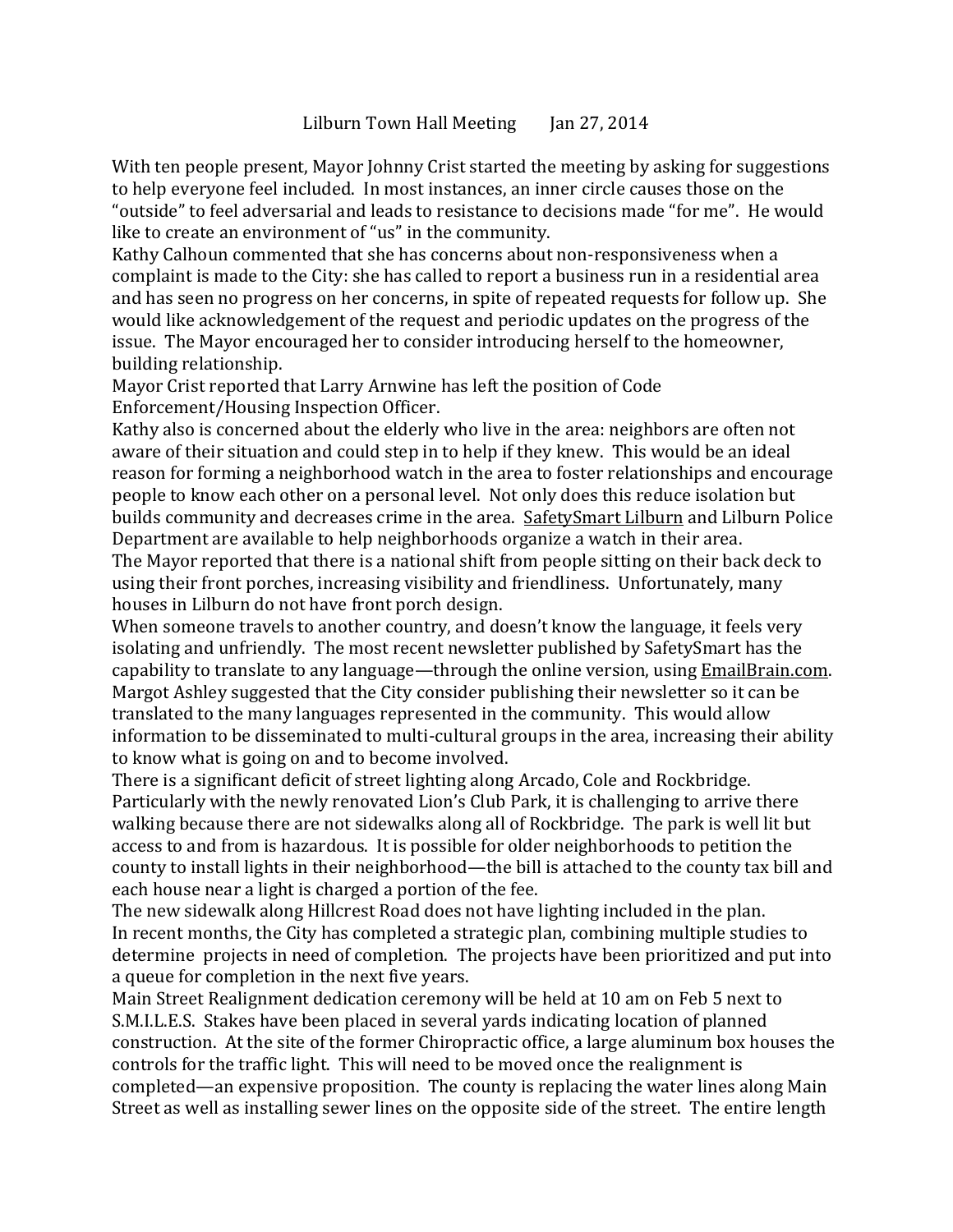of Main Street and Camp Creek (from Hwy 29 to Arcado) will have service when the construction is completed. Homeowners can opt in to the service. The property along Main will have potential to become businesses once construction is complete. In addition, the City Council is planning to create 5' sidewalks and replace curbing along the street from Hwy 29 to downtown as the water/sewer installation is finished. Street lights will also be replaced. All construction is projected to be complete in time for the Lilburn Christmas Parade on the first Saturday of December.

In conjunction with the disturbance of dirt for the realignment construction, the County has recommended that the pad for City Hall/Library also be put in place.

The City is working to address concerns about pedestrian traffic at Bryson Park and Hood Road. Because the exit from the park and Hood Road could not be aligned due to a billboard, access to Hwy 29 from Hood is difficult, and is a liability when pedestrians try to cross the road to get to the park. No final decisions have been reached, but talks are in progress to find resolution.

The city issued a nation-wide request for proposal (RFP) for the former water treatment plant. The deadline for this request is approaching. The earnest money paid to Big League Dreams should be arriving soon.

The council would like to have a Monument Sign and Matrix Board, linked to the sign at Main and 29, at the entrance to the city on Pleasant Hill Road. They have issued an RFP for suggestions for a "Welcome to Lilburn" banner for the bridge of Ronald Reagan Parkway at the former Lowe's on Pleasant Hill.

The building on the Northeast corner of Hwy 29 and Pleasant Hill is being sought by a reputable business, with plans for a parking lot in front and the building toward the back of the property. The property has been in foreclosure for five years and the bank is now negotiating with the purchaser.

The former Café/Mazzio's building on Indian Trail near Sweetwater Creek stands empty because the owner raised the price in anticipation that Big League Dreams would be across the way. A used car lot owner attempted to purchase the property but decided against the project due to opposition.

Someone expressed concern about speeders in their neighborhood: to have speed humps installed, 70% of the residents have to agree and it is charged each year on the tax statement. Another option might be installation of cobblestones, making for a rougher ride. The meeting adjourned at 8:10 pm.

*These notes are provided as a community service by [SafetySmart Lilburn](http://www.safetysmartlilburn.org/) Inc., working to build the safest community in Georgia.*

*-more-*